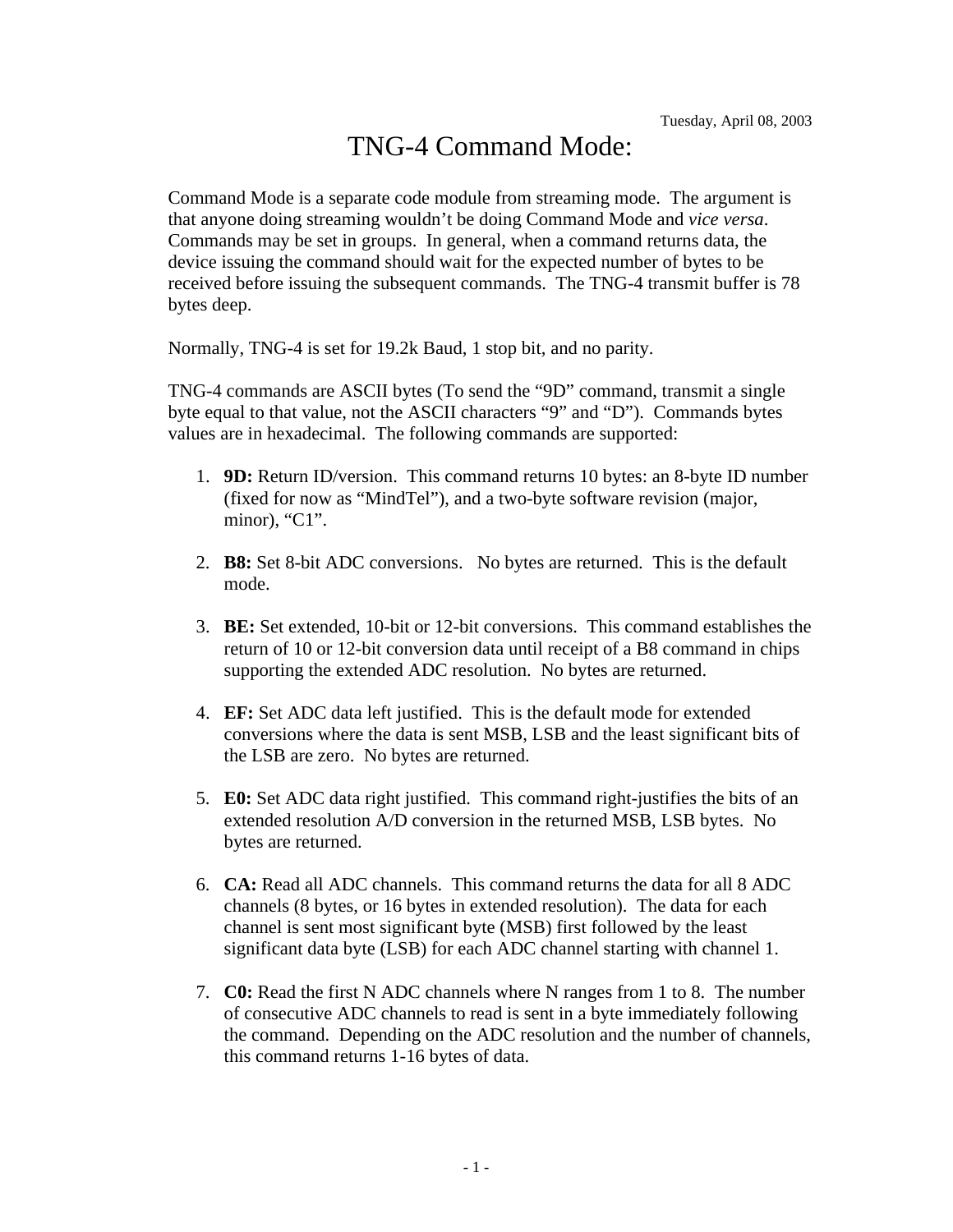- 8. **C1:** Read ADC channel 1. This command returns 1 or 2 bytes of ADC data for ADC channel 1, depending on the ADC resolution.
- 9. **C2:** Read ADC channel 2. This command returns 1 or 2 bytes of ADC data for ADC channel 2, depending on the ADC resolution.
- 10. **C3:** Read ADC channel 3. This command returns 1 or 2 bytes of ADC data for ADC channel 3, depending on the ADC resolution.
- 11. **C4:** Read ADC channel 4. This command returns 1 or 2 bytes of ADC data for ADC channel 4, depending on the ADC resolution.
- 12. **C5:** Read ADC channel 5. This command returns 1 or 2 bytes of ADC data for ADC channel 5, depending on the ADC resolution.
- 13. **C6:** Read ADC channel 6. This command returns 1 or 2 bytes of ADC data for ADC channel 6, depending on the ADC resolution.
- 14. **C7:** Read ADC channel 7. This command returns 1 or 2 bytes of ADC data for ADC channel 7, depending on the ADC resolution.
- 15. **C8:** Read ADC channel 8. This command returns 1 or 2 bytes of ADC data for ADC channel 8, depending on the ADC resolution.
- 16. **DA:** Write all DAC values. This command takes the next four received bytes as the values for DAC channels 1-4 and updates the DAC.
- 17. **D1:** Write DAC channel 1. This command takes the next received byte as the data to update DAC channel 1.
- 18. **D2:** Write DAC channel 2. This command takes the next received byte as the data to update DAC channel 2.
- 19. **D3:** Write DAC channel 3. This command takes the next received byte as the data to update DAC channel 3.
- 20. **D4:** Write DAC channel 4. This command takes the next received byte as the data to update DAC channel 4.
- 21. **BC:** Set Port-B configuration. This command takes the next byte received as the Port-B configuration data byte. Each bit of the configuration byte corresponds to a port bit. Set configuration bits to 1 to enable input, 0 for output. This is similar for Ports C and D.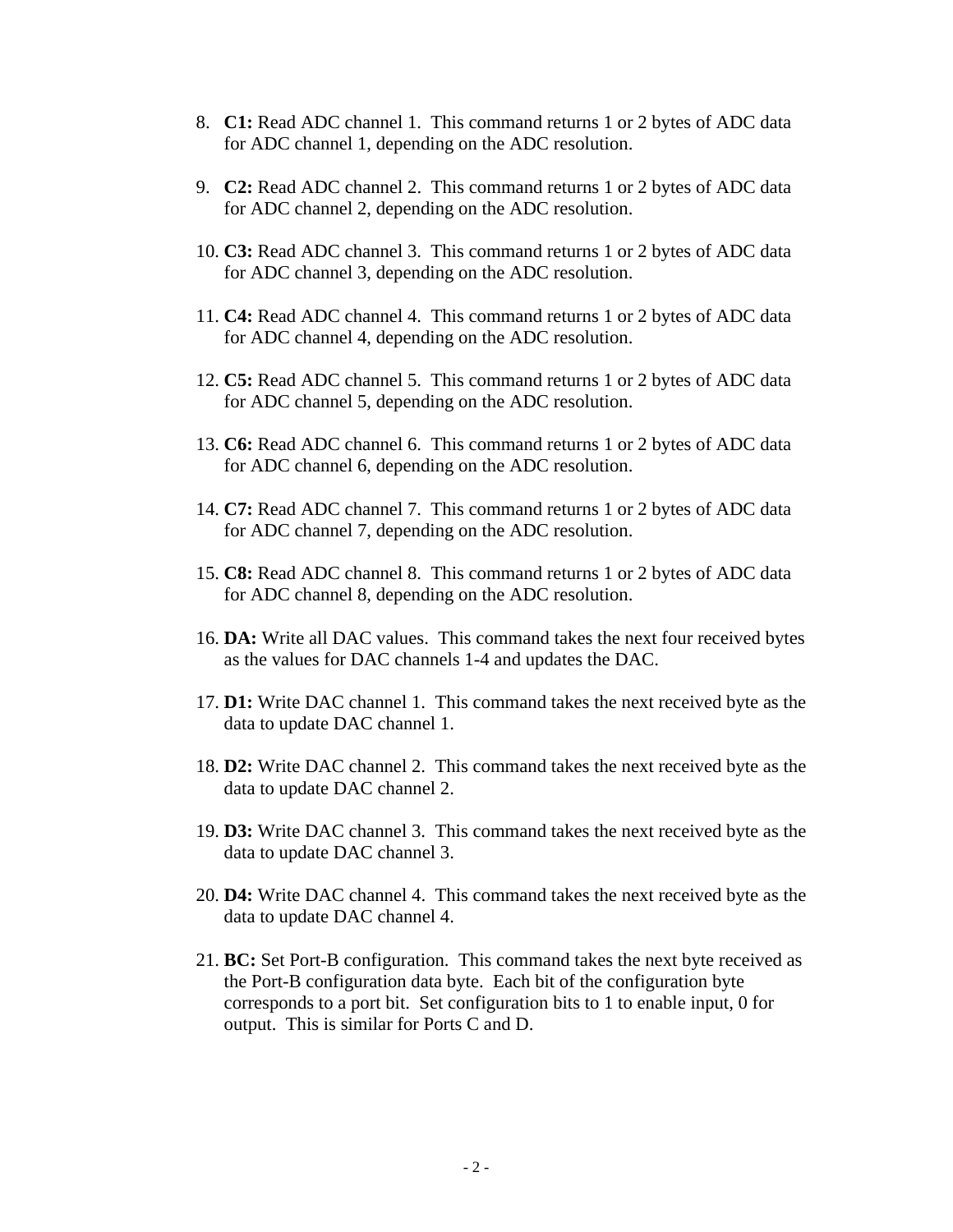22. **CC:** Set Port-C configuration. This command takes the next byte received as the Port-C configuration data byte. Bits 0,6, and 7 are masked (can't be reconfigured).

> Port C bit  $0 =$  test switch (input) Port C bit  $1 = DAC$  enable line (output) Port C bit  $3 = SPI$  clock (output) Port C bit  $4 = SPI$  data in (input) Port C bit  $5 = SPI$  data out (output) Port C bit  $6 = RS-232$  data out (output) Port C bit  $7 = RS-232$  data in (input)

- 23. **DC:** Set Port-D configuration. This command takes the next byte received as the Port-D configuration data byte.
- 24. **AC:** Set configuration of all three digital ports. The next 3 bytes received are used as the configuration bytes for Ports B, C, and D, respectively.
- 25. **BD:** Write Port-B data (0BDh). This command takes the next received byte as data to write to Port-B.
- 26. **CD:** Write Port-C data. This command takes the next received byte as data to write to Port-C.
- 27. **DD:** Write Port-D data. This command takes the next received byte as data to write to Port-D.
- 28. **FB:** Read Port-B data. This command sends one byte read from Port-B.
- 29. **FC:** Read Port-C data. This command sends one byte read from Port-C.
- 30. **FD:** Read Port-D data. This command sends one byte read from Port-D.
- 31. **FA:** Read all digital I/O ports. This command returns 3 bytes—Port-B, Port-C, and Port-D.
- 32. **AD:** Write all digital I/O ports. This command accepts the next three bytes sent as data for Ports B, C, and D, respectively.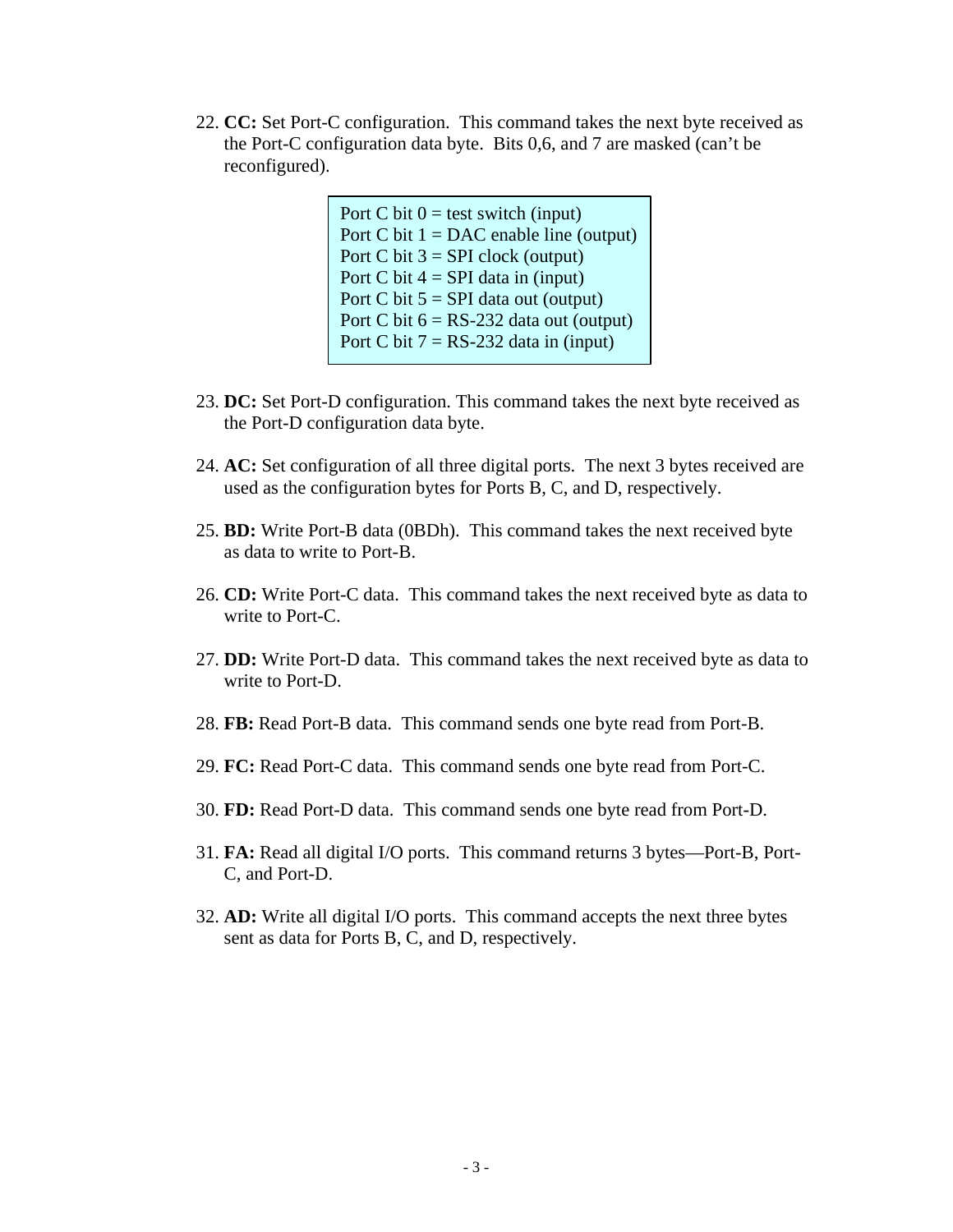**99.** SPI write/read. This command requires a subsequent SPI flag byte and 1-7 data bytes. The SPI flag byte is detailed below. If the read bit is set, TNG-4 will return from 1 to 7 bytes, depending on the number of bytes sent. SPI linked-list chains are not supported.

SPI Flag Byte:  $= 0$  if no SPI data follows; otherwise:

|                            | $6 \mid 5 \mid$ |  |  |  |
|----------------------------|-----------------|--|--|--|
| $R/W$ S2 S1 S0 CM D2 D1 D0 |                 |  |  |  |

- R/W: This bit  $= 0$  when data is output only. This bit  $= 1$  when reading data.
- S2-S0: These bits specify which SPI enable line to use.
	- $000 =$  Port C bit 2  $001 =$  Port D bit 7  $010 =$  Port D bit 6  $011$  = Port D bit 5  $100 =$  Port D bit 4  $101 =$  Port D bit 3  $110 =$  Port D bit 2  $111 =$  Port D bit 1
- CM: This bit=ON causes a reinterpretation of the SPI flag byte. No SPI data is sent.

With CM=1 The SPI flag byte is interpreted as:

|  | ັ     |  |     |  |
|--|-------|--|-----|--|
|  | $---$ |  | --- |  |

- SMP = SSPSTAT:SMP bit for PIC with same meaning.
	- $0 =$  Input sampled at end of output (default).
	- $1 =$  Input sampled in middle of output bit.
- $CKE = SSPSTAT:CKE$  bit for PIC with same meaning.
	- $0 =$  Data output on leading edge of clock.
	- $1 =$  Data output on trailing edge of clock (default).
- $CKP = SSPCON:CKP$  bit for PIC with same meaning.
	- $0 =$  Clock normally low (default).
	- $1 =$  Clock normally high.
- SSPM1 and SSPM0 set the clock rate.
	- 00=FOSC/4 (1MHz, default)
	- 01=FOSC/16 (250kHz).
	- 10=FOSC/64 (62.5kHz).
	- 11=undefined (don't do it!).